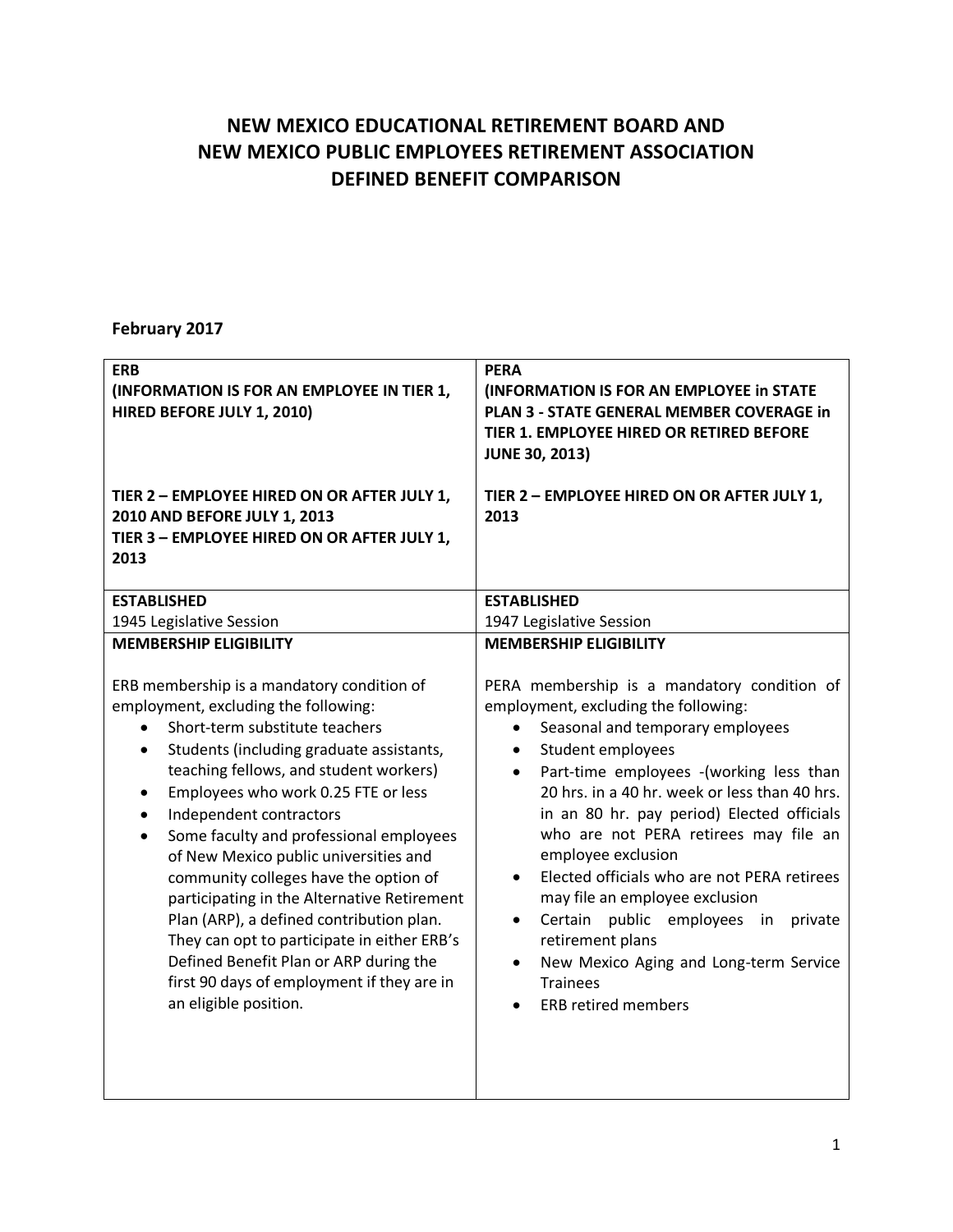| <b>MEMBERS (June 30, 2016)</b>                                    | <b>MEMBERS (June 30, 2016)</b>                      |
|-------------------------------------------------------------------|-----------------------------------------------------|
| 60,057 - Active Members                                           | 48,693 - Active Members                             |
| 44,228 - Inactive Members                                         | 15,075 - Inactive Members                           |
| 45,797 - Retired Members                                          | 37,206 - Retired Members                            |
| 218 - Participating Employers                                     | 177 - Participating Employers                       |
| <b>CONTRIBUTIONS</b>                                              | <b>CONTRIBUTIONS</b>                                |
| (Annual salary greater than \$20,000)                             | (Annual salary greater than \$20,000)               |
| <b>Example:</b> Employee monthly salary = $$3,500$                | <b>Example:</b> Employee monthly salary = $$3,500$  |
| 10.70% Employee = \$374.50                                        | 8.92% Employee = \$312.20                           |
| 13.90% Employer = \$486.50                                        | 16.99% Employer = \$594.65                          |
| 2010/2011 Employee 9.40%<br>Employer 10.90%                       | Note: (PERA has 31 retirement plans with            |
| 2011/2012 Employee 11.15%<br>Employer 9.15%                       | employee contributions ranging from 4.78% to        |
| 2012/2013 Employee 9.40%<br>Employer 10.90%                       | 16.65% and employer contributions ranging from      |
| 2013/2014 Employee 10.10%<br>Employer 13.15%                      | 7.4% to 26.12%. Plan 3 - State General Member       |
| 2015/2017 Employee 10.70%<br>Employer 13.90%                      | Coverage in Tier I is used for this analysis.)      |
|                                                                   |                                                     |
|                                                                   |                                                     |
| RETIREMENT QUALIFICATIONS                                         | <b>RETIREMENT QUALIFICATIONS</b>                    |
| Tier I                                                            | Tier I                                              |
| 25 years of service; or                                           | 25 years of service credit at any age; or           |
| Age + service = 75, reduction if younger than age                 | Age 60 +20 or more years of service; or             |
| 60 at time of retirement; or                                      | Age 61 + 17 or more years of service; or            |
| Age 65 + 5 years of service                                       | Age $62 + 14$ or more years of service; or          |
|                                                                   | Age 63 + 11 or more years of service credit; or     |
|                                                                   | Age 64 + 8 or more years of service; or             |
| Note: There ae now Tiers 2 and 3 with different                   | Age 65 + 5 years of service credit.                 |
| retirement qualifications.                                        |                                                     |
| <b>PENSION FACTOR</b>                                             | <b>PENSION FACTOR</b>                               |
| 2.35%                                                             | 3%                                                  |
|                                                                   |                                                     |
| DEFINED BENEFIT PLAN CALCULATION                                  | DEFINED BENEFIT PLAN CALCULATION                    |
| Final Average Salary of 5 highest consecutive years               | Final Average Salary of 3 highest consecutive years |
| of service x years of service x .0235                             | of service x years of service x .03                 |
| <b>Example:</b> Average monthly salary of \$3,500:                | <b>Example:</b> Average monthly salary of \$3,500:  |
| 25 years of service credit x .0235 = $(58.75\% \text{ of final})$ | 25 years of service credit $x$ 3% = (75% of final   |
| average salary = $$3,500$ ) = $$2,056.25$ (monthly                | average salary = $$3,500$ ) = $$2,625$ (monthly     |
| benefit)                                                          | benefit)                                            |
|                                                                   |                                                     |
| Note: No maximum benefit. 79.9% benefit is                        | Note: Benefit maximizes at 90% with 26 years and    |
| reached after 34 years of service                                 | 8 months of service. Prior to 2013 legislation,     |
|                                                                   | maximum benefit was 80% with 26 years and 8         |
|                                                                   | months of service.                                  |
| <b>AVERAGE ANNUAL ERB RETIREMENT PENSION</b>                      | <b>AVERAGE ANNUAL PERA RETIREMENT PENSION</b>       |
| In 2016 - \$21,972                                                | In 2016 - \$28,812                                  |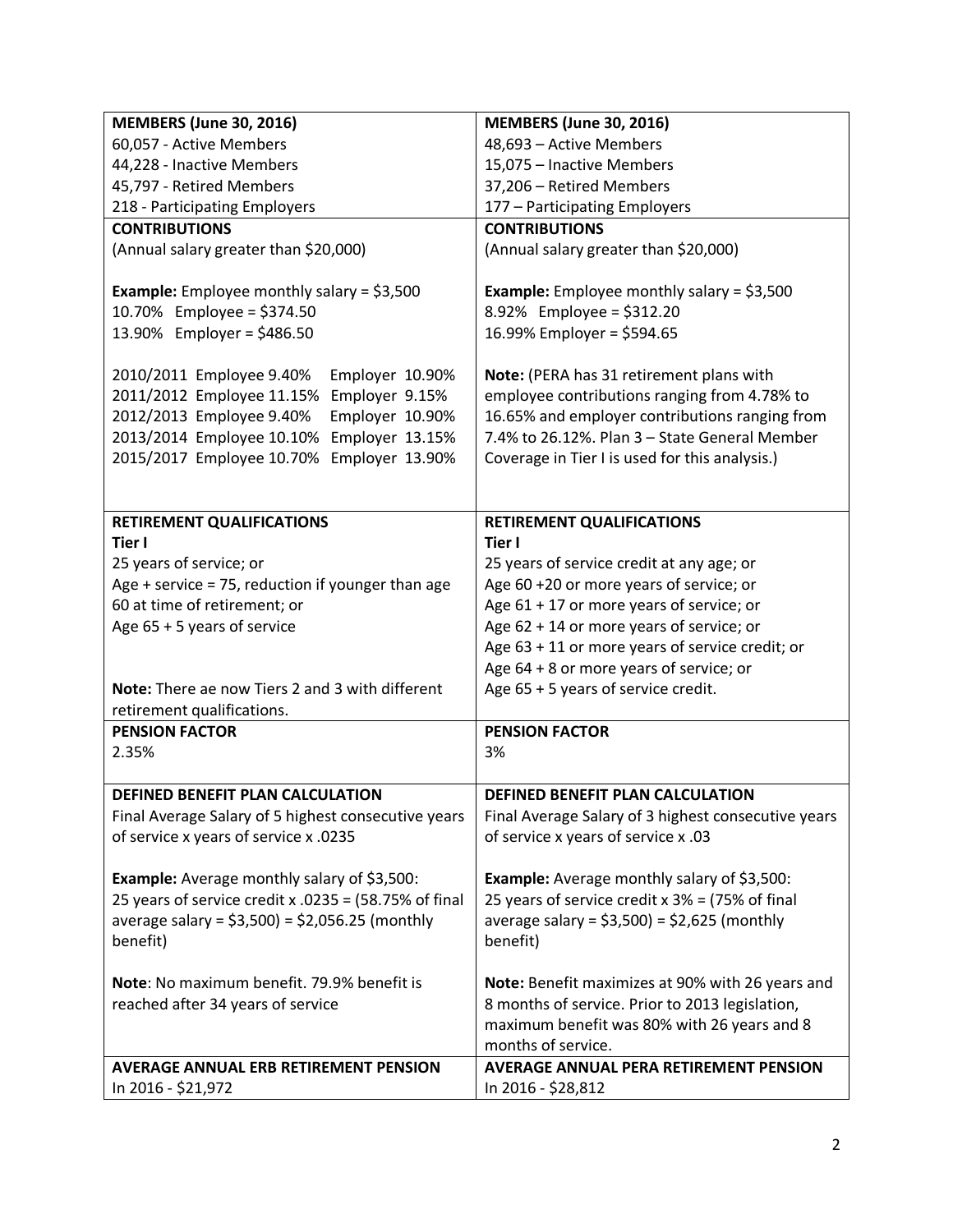| ERB (INFORMATION IS FOR EMPLOYEES IN TIER 1<br>HIRED BEFORE JULY 1, 2010)                              | PERA (Information is for Employees in STATE<br><b>PLAN 3 - STATE GENERAL MEMBER COVERAGE</b><br>and TIER 1, EMPLOYEES HIRED OR RETIRED |
|--------------------------------------------------------------------------------------------------------|----------------------------------------------------------------------------------------------------------------------------------------|
|                                                                                                        | <b>BEFORE JUNE 30, 2013)</b>                                                                                                           |
| ERB FINAL SAMPLE RETIREMENT (The scenario                                                              | PERA FINAL SAMPLE RETIREMENT (The scenario                                                                                             |
| applies to a Tier 1 retiree who retired at 50 with 25<br>years of service, June 30, 2001.)             | applies to a Tier 1 retiree who retired at 50 with 25<br>years of service, June 30, 2001.)                                             |
| Example: Final Average Salary - \$42k, \$44k, \$46K,<br>\$48k, & \$50k. High 5-year average = \$46,000 | Example: Final Average Salary - \$42k, \$44k, \$46K,<br>\$48k, & \$50k. High 3-year average = \$48,000                                 |
| Example: ERB Retirement Benefit: \$46,000 x 25<br>years of service x .0235 = $$27,025$                 | Example: PERA Retirement Benefit: \$48,000 x 25<br>years of service x .03 = $$36,000$                                                  |
| <b>COST OF LIVING ADJUSTMENT (COLA)</b>                                                                | <b>COST OF LIVING ADJUSTMENT (COLA)</b>                                                                                                |
| (Before July 2013 the amount was 2% - COLA is<br>based on CPI-)                                        | (Before July 2013 the amount was 3% - COLA is<br>determined by the Legislature)                                                        |
| The amounts below are based on long-term                                                               | 2.5% annual compounding COLA for those with a                                                                                          |
| expectations for the average COLAs until the                                                           | \$20,000 pension or less.                                                                                                              |
| reduction goes away.                                                                                   | 2.0% annual compounding COLA for all other<br>eligible retirees.                                                                       |
| CPI of 3% over a $10 - 30$ -year span:                                                                 | 2.5% annual compounding COLA for those with a                                                                                          |
| 1.8% - retirees with 25 or more years of service                                                       | disability with a \$20,000 pension or less.                                                                                            |
| credit and whose monthly benefit is less than or                                                       | Note: Before it was 3 percent. There is now a                                                                                          |
| equal to the median retirement benefit.                                                                | graduated COLA eligibility period for members                                                                                          |
| 1.6% - for all other eligible retirees.                                                                | who retire under normal retirement: Retirement                                                                                         |
| 2.0% - for eligible disability retirees.                                                               | dates of July 1, 2015 through June 1, 2016: four                                                                                       |
| Note: The 1.6% reflects the expected average, not                                                      | full-calendar year eligibility period to receive a                                                                                     |
| the actual yearly COLA amount you will receive.                                                        | COLA; and Retirement dates on or after July 1,                                                                                         |
| In the past, retirees have received yearly COLAs<br>of .08%, 1.28%, etc.                               | 2016: seven full-calendar year eligibility period to<br>receive a COLA.                                                                |
| COLA begins at the later of July 1 of the year                                                         | A full-calendar year is January 1 through December                                                                                     |
| following retirement or age 65.                                                                        | 31. Eligible COLA recipients receive a notification                                                                                    |
|                                                                                                        | letter in July each year advising them of the                                                                                          |
|                                                                                                        | increase in their pension payments.                                                                                                    |
| Note: For an employee hired on or before July 1,<br>2013 the new age is 67.                            | If you retire due to a disability or if you are at least<br>age 65 prior to your first COLA eligibility date, the                      |
|                                                                                                        | COLA eligibility period is reduced to one full-                                                                                        |
|                                                                                                        | calendar year. The COLA will be paid the following<br>July.                                                                            |
|                                                                                                        |                                                                                                                                        |
|                                                                                                        |                                                                                                                                        |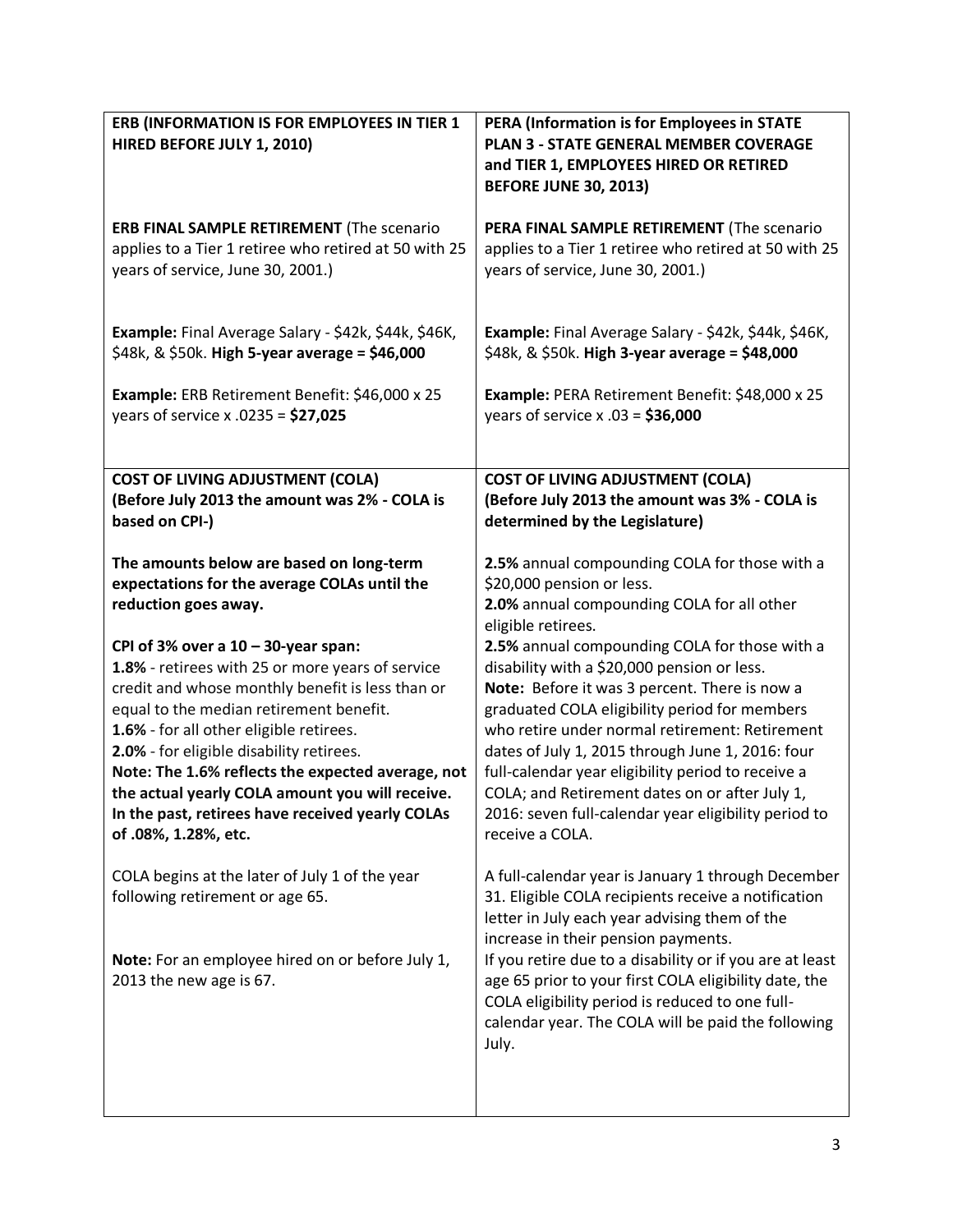| The ERB COLA COMPOUND EFFECT of \$27,025<br>(The scenario applies to a Tier 1 retiree who<br>retired at 50 with 25 years of service, June 30,<br>2001.                                                                                                                | The PERA COLA COMPOUND Effect of \$36,000<br>(The scenario applies to a Tier 1 retiree who<br>retired at 50 with 25 years of service, June 30,<br>2001.                                                                                                                                                 |
|-----------------------------------------------------------------------------------------------------------------------------------------------------------------------------------------------------------------------------------------------------------------------|---------------------------------------------------------------------------------------------------------------------------------------------------------------------------------------------------------------------------------------------------------------------------------------------------------|
| COLA began at age 65, fifteen years later. By age<br>65, the ERB benefit will still be - \$27,025.                                                                                                                                                                    | COLA began at 53, the third year after retirement<br>at 3%. After July 1, 2013, age 62, the COLA<br>decreased to 2%. At 65, the COLA had a 12-year<br>compounding effect - \$51,342.                                                                                                                    |
| At 83, using the average, projected ERB COLA<br>factor 1.6%, the 18-year compounding effect is -<br>\$35,963.                                                                                                                                                         | At 83, what would the benefit be in another 18<br>years at 2% for a total of 30 years of compounding<br>effect? \$73,329.                                                                                                                                                                               |
| At 94, what would the benefit be in 30 years at<br>1.6% COLA with 30 years of a compounding effect?<br>\$42,824.                                                                                                                                                      | At 94, what would the benefit be in another 11<br>years at 2% for a total of 41 years of a<br>compounding effect? \$91,176.                                                                                                                                                                             |
| At 94, what would the benefit be in 30 years at the<br>original pre-July 1, 2013, 2% COLA with 30 years of<br>a compounding effect? \$47,992.                                                                                                                         |                                                                                                                                                                                                                                                                                                         |
| <b>DISABILITY RETIREMENT</b>                                                                                                                                                                                                                                          | <b>DISABILITY RETIREMENT</b>                                                                                                                                                                                                                                                                            |
| Members who have accumulated ten or<br>more years of earned service credit may<br>apply for a disability retirement.                                                                                                                                                  | Members are eligible to apply for Duty<br>Disability from the first day of employment<br>Members are eligible for Non-Duty<br>Disability after being vested with 5 years<br>of service credit                                                                                                           |
| <b>WITHDRAWN SERVICE CREDIT</b>                                                                                                                                                                                                                                       | <b>FORFEITED SERVICE CREDIT</b>                                                                                                                                                                                                                                                                         |
| Upon termination of employment a member may<br>withdraw their contribution plus interest, (the<br>interest is determined annually by the ERB). The<br>cost to purchase the service is calculated with<br>interest from the date of withdrawal to date of<br>purchase. | Service credit for which a member withdrew or<br>forfeited employee contributions plus interest<br>when working for a PERA affiliate in the past can<br>be purchased by paying the total amount<br>withdrawn plus interest for the date the<br>contributions were withdrawn to the date of<br>purchase. |
|                                                                                                                                                                                                                                                                       | Interest rates:<br>Forfeited service prior to 12/31/83 - 5.25 percent.                                                                                                                                                                                                                                  |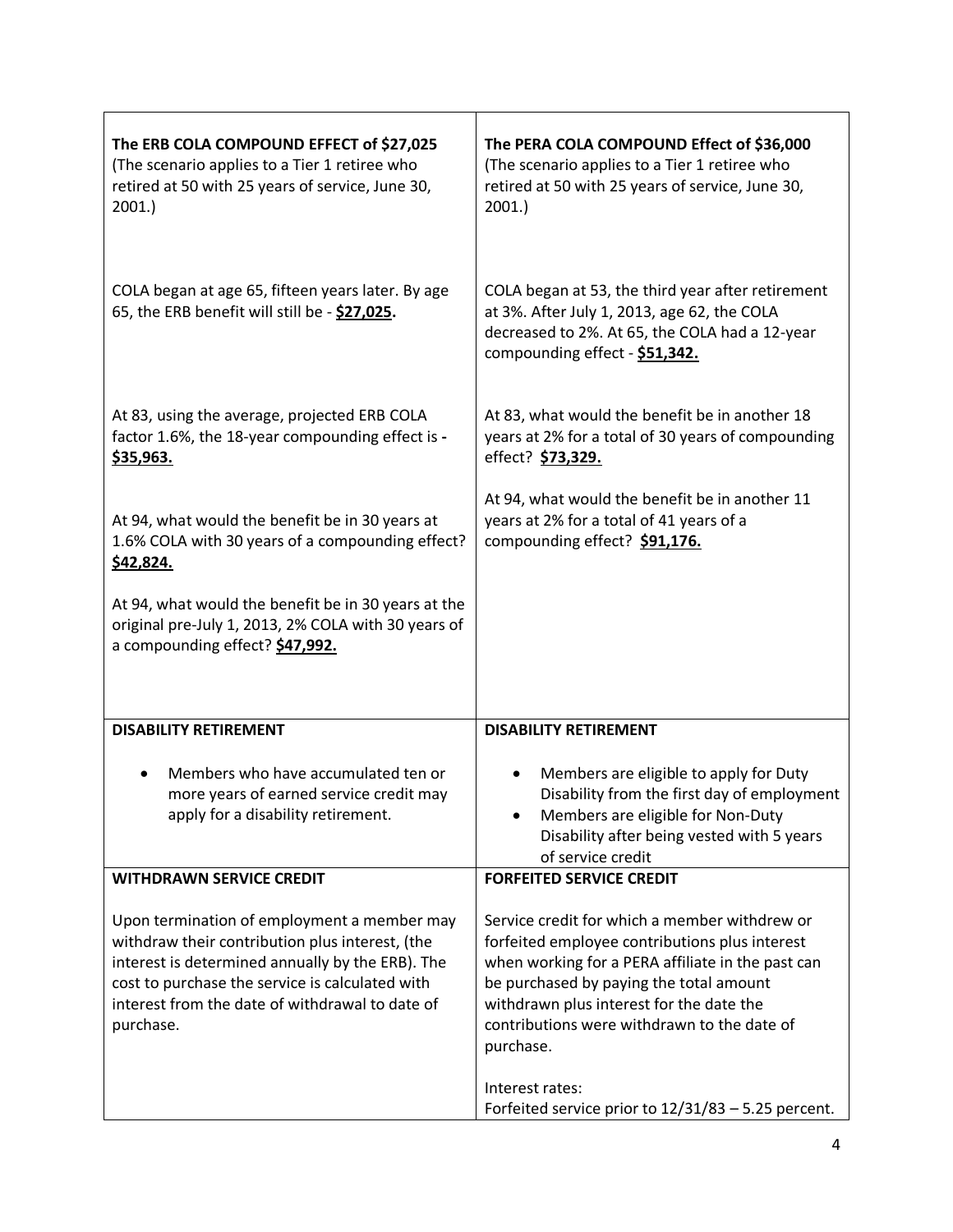|                                                                                                                                                                                                                                                                                                                                                                                                                                                                                                                                                                                                           | Forfeited service from $1/1/84$ to $12/31/01 - 10$                                                                                                                                                                                                                                                                                                |
|-----------------------------------------------------------------------------------------------------------------------------------------------------------------------------------------------------------------------------------------------------------------------------------------------------------------------------------------------------------------------------------------------------------------------------------------------------------------------------------------------------------------------------------------------------------------------------------------------------------|---------------------------------------------------------------------------------------------------------------------------------------------------------------------------------------------------------------------------------------------------------------------------------------------------------------------------------------------------|
|                                                                                                                                                                                                                                                                                                                                                                                                                                                                                                                                                                                                           | percent.                                                                                                                                                                                                                                                                                                                                          |
|                                                                                                                                                                                                                                                                                                                                                                                                                                                                                                                                                                                                           | Forfeited service from $1/1/02$ to present - 8                                                                                                                                                                                                                                                                                                    |
|                                                                                                                                                                                                                                                                                                                                                                                                                                                                                                                                                                                                           | percent.                                                                                                                                                                                                                                                                                                                                          |
| <b>ALLOWED SERVICE CREDIT</b>                                                                                                                                                                                                                                                                                                                                                                                                                                                                                                                                                                             | <b>AIR TIME</b>                                                                                                                                                                                                                                                                                                                                   |
| Members may purchase up to five years of service<br>credit if you have served in the U.S. military, the<br>Commissioned Corps of the Public Health Service,<br>or worked for any of the following institutions:<br>. Public school or higher learning institution<br>anywhere in the US<br>· U.S. Military dependents' school<br>· federal educational program in New Mexico<br>• accredited private school or higher learning<br>institution in New Mexico<br>The cost to purchase allowed service credit is<br>based on an actuarial cost that reflects your length<br>of service and current earnings. | Members must be vested with 5 years of earned<br>service credit to be eligible to purchase up to 12<br>months of "air time" or allowed time service<br>credit.<br>The employee pays full actuarial value. Example:<br>A 50-year-old with 20 years of earned service<br>making \$40,000 would pay an estimated \$18,220<br>for 1 year of air time. |
| <b>MILITARY SERVICE CREDIT</b>                                                                                                                                                                                                                                                                                                                                                                                                                                                                                                                                                                            | <b>MILITARY SERVICE CREDIT</b>                                                                                                                                                                                                                                                                                                                    |
| Members must be vested with 5 years of earned<br>service credit to be eligible to purchase up to 5<br>years of active military service. The cost to the<br>member is the combined employee and employer<br>contributions at the current contribution rates.                                                                                                                                                                                                                                                                                                                                               | Members must be vested with 5 years of earned<br>service credit to be eligible to purchase up to 5<br>years of non-intervening military service credit.<br>The employee pays employee and employer<br>contribution rate (25.91% for State General Plan<br>$3$ ).                                                                                  |
| <b>MISCELLANEOUS SERVICE CREDIT</b>                                                                                                                                                                                                                                                                                                                                                                                                                                                                                                                                                                       | <b>MISCELLANEOUS SERVICE CREDIT</b>                                                                                                                                                                                                                                                                                                               |
| ERB does not allow the purchase of service credit<br>other than allowed service time or military service.                                                                                                                                                                                                                                                                                                                                                                                                                                                                                                 | PERA allows the following types of service credit to<br>be purchased                                                                                                                                                                                                                                                                              |
|                                                                                                                                                                                                                                                                                                                                                                                                                                                                                                                                                                                                           | Civilian Prisoner of War; Cooperative Work Study<br>Programs; Certain prior employment by a Utility<br>Company, Library, Museum, Transit Company or<br>by a Non-profit Organization; New PERA-Affiliated<br>Public Employer (Prior Service); and Employment<br>with the Federal Government.                                                       |
| <b>RETURN TO WORK RETIREE (RTW)</b>                                                                                                                                                                                                                                                                                                                                                                                                                                                                                                                                                                       | <b>RETURN TO WORK RETIREE (RTWR)</b>                                                                                                                                                                                                                                                                                                              |
| (Effective as of July 1, 2011)                                                                                                                                                                                                                                                                                                                                                                                                                                                                                                                                                                            | (Restrictions as of July 1, 2013)                                                                                                                                                                                                                                                                                                                 |
| 12-month layout period prior to applying for the<br>RTW part-time or full-time program. Retirees must<br>not work, contract, or volunteer in a typically paid                                                                                                                                                                                                                                                                                                                                                                                                                                             | Retirees Hired on or Before June 30, 2010<br>Retirees who were re-employed before July 1,<br>2010 were grandfathered in under the laws in                                                                                                                                                                                                         |
| position for an ERB employer in that time                                                                                                                                                                                                                                                                                                                                                                                                                                                                                                                                                                 | place when they were re-employed. Re-employed                                                                                                                                                                                                                                                                                                     |